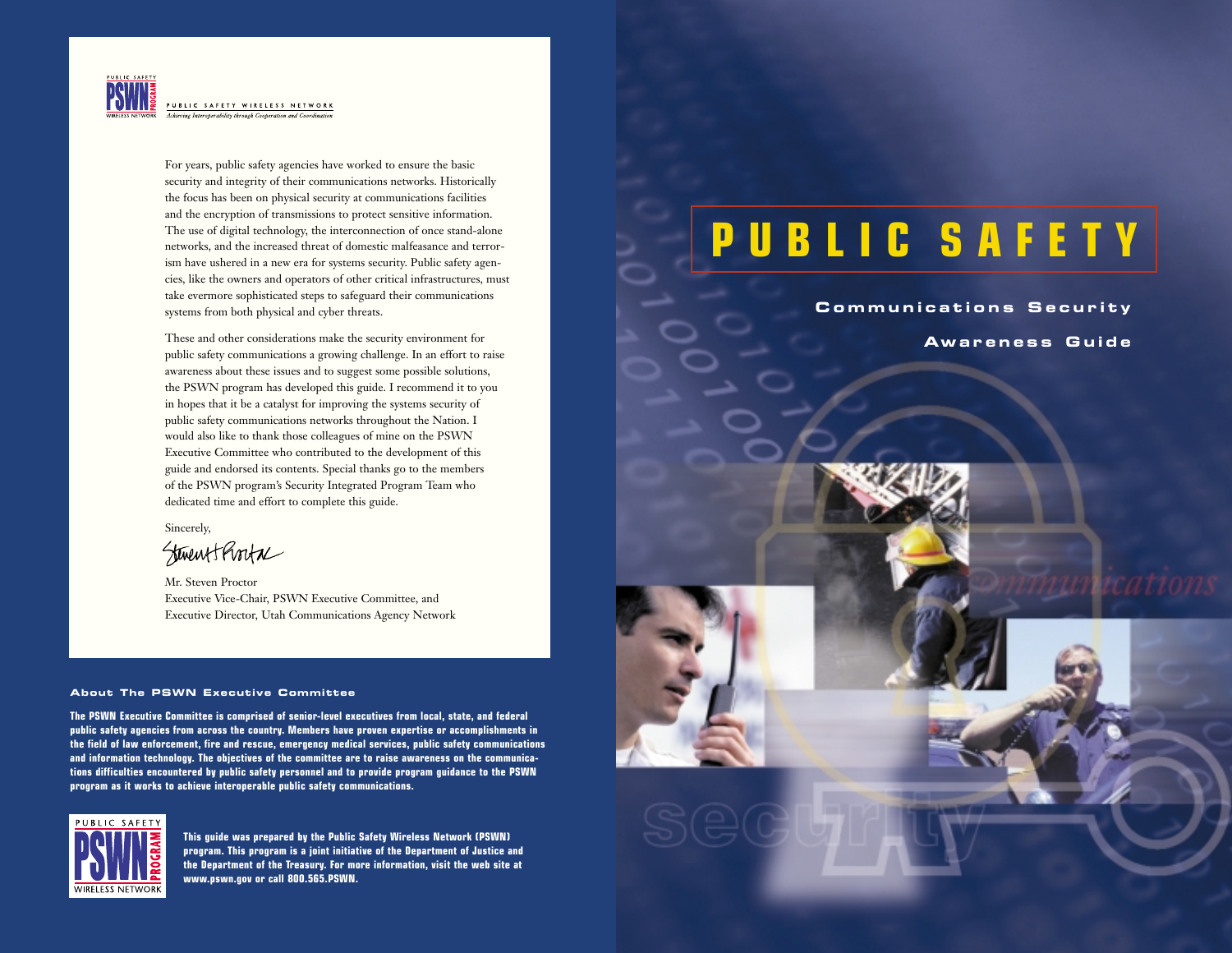**Imagine for a moment…police officers and agents approaching the front and rear of a residence used as a major drug distribution center. Imagine also…known drug felons lying-in-wait inside the residence because they have been listening in on the communications to plan and carry out the drug raid. As a result, the suspects inside are well-informed and well-prepared for the ensuing raid. The information that these suspects possess can be measured in lives.**

The protection of public safety communications is often essential for successful completion of public safety operations. Compromise of critical public safety information also can place valiant public safety officers at great risk. Secure public safety communications, including those of fire and emergency medical services, are needed to protect public safety officials and to support mission accomplishment. The key components of secure public safety communications are secure facilities and networks, reliable back-up systems, secure transmissions and constant security awareness.

Anyone who works in an office is well aware that when the phones are down, the ability to accomplish work is limited. So imagine the threat to life

and property when public safety officials cannot do their job because of a major disruption in their essential communications systems or when their communications are compromised. Secure

## **Hacker disrupts service at airport** Business Wire—March 19, <sup>1998</sup>

At approximately 9:00 a.m., [a] juvenile computer hacker intentionally, and without authorization, accessed the [phone] system servicing the Worcester Airport…Public health and safety were threatened by the outage which resulted in the loss of telephone service [to the] FAA tower at the Worcester Airport, to the Worcester Airport Fire Department, and to other related concerns such as airport security, the weather service, and various private airfreight companies. Further, as a result of the outage, both the main radio transmitter…and a circuit which enables aircraft to send a signal to activate the runway lights on approach were not operational for this same period of time.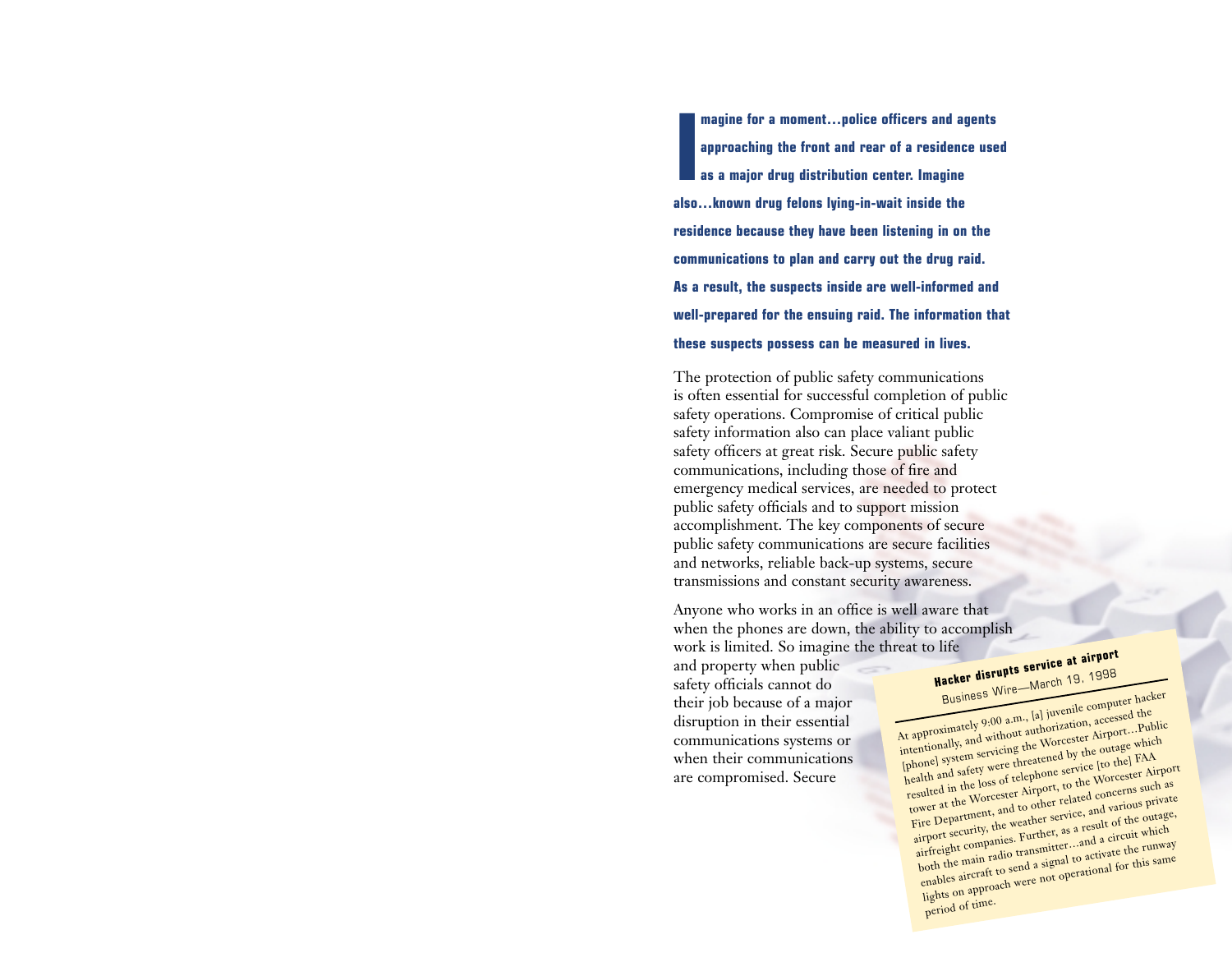facilities and networks, along with reliable backup capabilities, are vital for public safety officials to perform their jobs safely and effectively at all times.

Increasingly, public safety agencies need to address, head-on, the security of their communications systems. Unsecured systems leave our public safety officials vulnerable and increase the risks to the lives and property of the citizens they are working to protect.

#### **What Is Communications Systems Security?**

Communications systems security is the process of developing and implementing specific plans, policies, and procedures to secure public safety communications systems from possible risks and malicious actions. Evaluating and implementing security plans, policies, and procedures is needed to mitigate risks to critical public safety communications systems. These security risks are intentional or unintentional actions taken against a system that could result in the modification, disclosure, or destruction of sensitive or private information. These actions can degrade or fully disable system operations. Communications systems security generally includes four components—physical security, network security, communications security, and administrative security. The design, operation, and maintenance of public safety communications systems, including private radio networks, should address each of these components.

*Physical security* includes the protection of all facilities where communications system components are housed. This may include the communications center, remote tower sites, and maintenance facilities, as well as the communications equipment itself. Equipment must be secured at all times, including

while it is in use, while it is being transported for maintenance purposes, and while it is in the maintenance cycle.

*Network security* involves the protection of the systems hardware, software, and associated interfaces. Common network security requirements include maintaining user accounts, controlling passwords and system access, performing routine system audits, and removing unnecessary sensitive information from the system.

*Communications security* relates to those measures taken to ensure the confidentiality and integrity of information transmitted over the airwaves. This includes the use of encryption, the management and reprogramming of encryption keys, and the safeguarding of key codes and software.

*Administrative security* involves the use of procedural controls to ensure the confidentiality, integrity, and availability of communications systems. An administrative security program would include security plans, procedures, and documentation; on-going security awareness<br>training; and personnel security.<br>What Is The Problem? training; and personnel security.

#### **What Is The Problem?**

Public safety agencies are facing a growing number of occasions when some form of protected communications is necessary. For example, routine actions, such as transmitting a criminal history to an officer in the field or coordinating an undercover operation, are generally not safe from sophisticated criminals attempting to intercept important information

### **County considers adding encryption to radio systems**

January 28, 1999

The report of a burglary on Bainbridge Rd. crackled out over the police scanners. Bainbridge Township officers started scrambling. So did the would-be thieves. Carrying portable scanners, the two suspects heard the broadcast over the air and fled. If a patrol car had not been just half a block away, Bainbridge Police Chief Janot been just hali<br>the suspects would have escaped… [further] imison said,<br>could listen to a literary escaped… [further] is an the suspects would have escaped...[further] if criminals could listen to police radio broadcasts, they could escape or, even worse, wait and ambush his officers.

**3**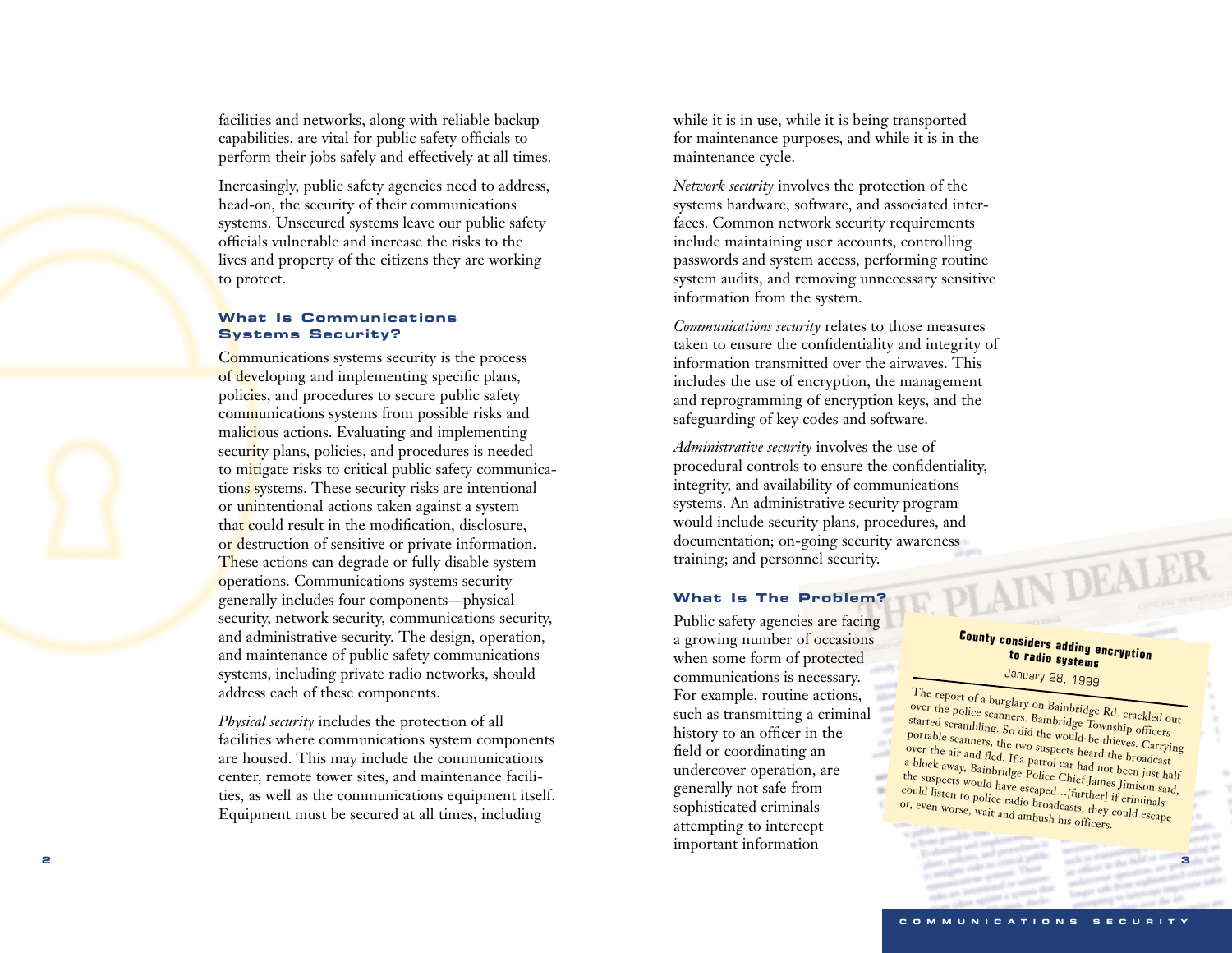traveling over the air. Additionally, public safety agencies are facing an ever-increasing number of threats, such as coordinated terrorist attacks to their physical communications infrastructure and remote attacks to their computer-based systems.

Many public safety agencies are also upgrading or replacing their private radio networks. These systems are evolving from stand-alone, analog, voice-only systems to more sophisticated networks. These new networks rely on digital, computer-based technology; support the transmission of voice, data, and video; and have underlying architectures that enable sharing and interconnection between different systems. The network-related security vulnerabilities that are introduced in the newer technology systems add to a considerable set of

### **Stolen tow truck leads cops on chase** December 11, <sup>1997</sup>

A suspect driving a stolen tow truck equipped with a police scanner led officers on a high-speed chase through two counties before the vehicle ended up stuck in a muddy oil field...Police had trouble chasing the vehicle because the police scanner allowed the suspects to listen to police communications.

traditional threats that remain in existing systems.

Additionally, new and upgraded systems are becoming less reliant on proprietary technology and are being developed using common standards. These standards allow

public safety communications systems to interoperate, and consequently result in more points of interconnection to other types of communications or remote data networks.

Although these advanced communications systems are providing significant benefits to public safety, they remain subject to traditional security threats and are also more susceptible to new security vulnerabilities. Some agencies are familiar with traditional threats such as radio frequency jamming, physical attacks, and impersonation, unfortunately

they generally do not have strategies, or the financial resources, to address them. Agencies are largely unfamiliar with new computer-based threats to their communications systems. Specific training to raise security awareness of these new threats and to identify the necessary risk-mitigation strategies is not available.

The evolution toward automated, computercontrolled communications systems makes the threat of a system hacker more pressing. Depending on the system's features, hackers may infiltrate the system and reprogram radios, change security keys, or reassign talkgroups to different channels. Unsecured systems allow hackers to gain access through a variety of illicit hacking methods such as dialing phone numbers in search of modem tones to access a network and randomly guessing user passwords. Further, public safety agencies are not adequately incorporating security designs into their systems because of limited awareness of these new threats or because of funding limitations.

#### **What Has Been Done?**

In the past, the federal law enforcement community has relied primarily on encryption for the security of its voice communications. Some state agencies have also relied on encryption for voice communications security. Encryption technology is mature and the vendor community generally provides encryption features in their product offerings. However, encryption addresses only one aspect of communications systems security and does not necessarily mitigate new, computer-based threats.

In 1996, the security of certain networked systems became a more prominent national issue. The systems of concern included those typically identified as the core infrastructure for the Nation. In particular, The President identified certain

Denver Rocl

**5**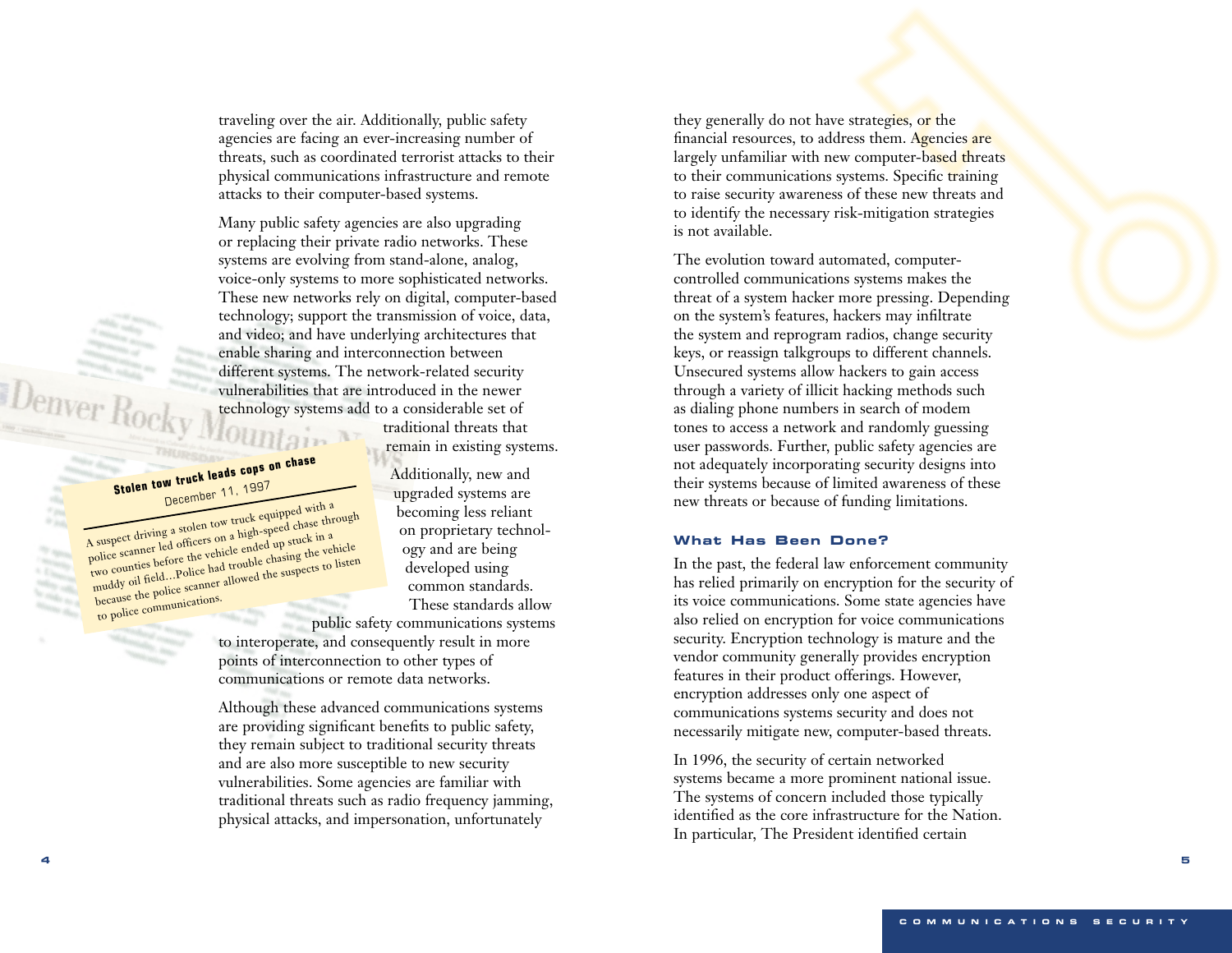national infrastructures as so important to the United States that an interruption in their service would have a severe impact on the security of the country. The President went on to create a policy stressing the need to protect these infrastructures from physical, electronic, radio frequency, and computer attacks. Emergency services, including police, fire, and medical services, were identified as critical infrastructures.

Vice-President Gore's National Partnership for Reinventing Government (NPRG) also included the idea of communications security for public safety wireless systems in its reports on more efficient and cost-effective government services. An action item contained in the NPRG report *Access America* recommended security be included in all public safety communications systems. In particular, the NPRG action recommended that experts work with the public safety community and industry to define security guidelines, standards, and proce-

**The Clinton Administration's Policy on Critical Infrastructure Protection: Presidential Decision Directive 63** May 1998

Critical infrastructures are those physical and cyber-based systems essential to the minimum operations of the economy and government. They include…emergency services, both government and private...As a result of advances in information technology and the necessity of improved efficiency, however, these infrastructures have become increasingly automated and interlinked. These same advances have created new vulnerabilities... Addressing these vulnerabilities will necessarily require flexible, evolutionary approaches that span both the public and privatonary approaches that span both the<br>international security.<br>international security.

dures for public safety communications.

Since 1996, the Public Safety Wireless Network (PSWN) program has been working with the local, state, and federal public safety community to address the NPRG action and other security issues. Specifically, the program is raising the community's awareness regarding many security issues and threats facing public safety commu-

nications systems. The program has also helped public safety agencies better articulate their systems security requirements and is developing generic plans and policies to address many current and future security threats.

#### **What Needs To Be Done?**

Although there has been renewed focus on security issues in recent years, the majority of public safety communications systems in the United States are not undergoing any form of security assurance process. There must be significant coordination between leaders from all levels of government and public safety officials to create effective security solutions for public safety communications.

Governmental leaders need to understand the potential security threats and risks associated with evolving public safety communications systems. These leaders can ensure adequate funding is available to secure existing systems and strive to fund only those systems for which security concerns have been addressed.

Public safety agencies must incorporate security measures into their existing systems to the greatest extent possible. As new systems are designed and implemented, agencies should take a life-cycle approach to building security into their systems. This includes security requirements, risk assessments, security tests and evaluation, and security training. Public safety agencies need to understand that prudent systems planning requires the incorporation of appropriate physical and computer security measures into new systems.

For the life-cycle approach to be successful, security considerations must be given priority in other areas. For example, standards associations, vendors, and the public safety community must work together to develop and adopt overarching security standards,

**6**